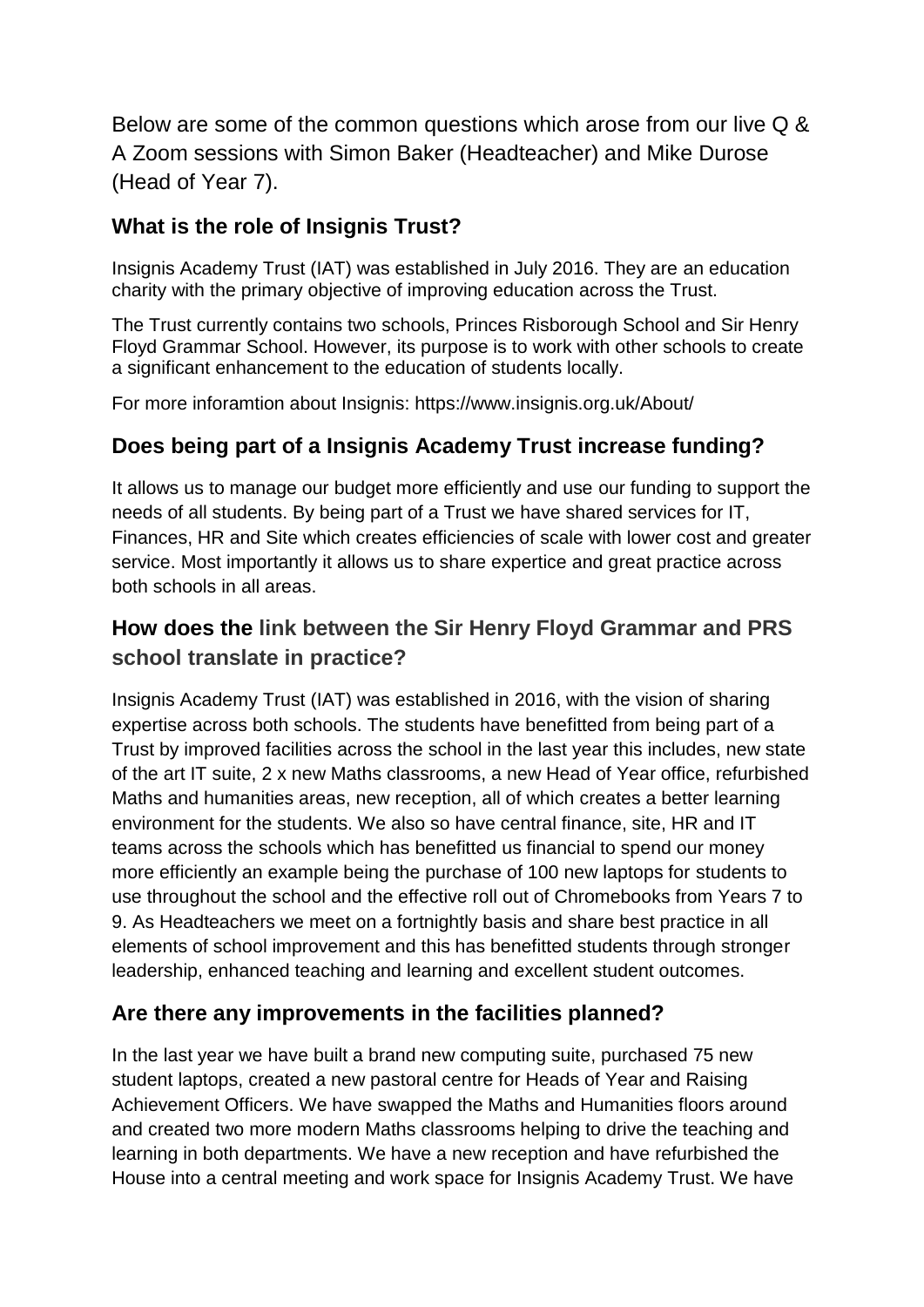some excellent facilities and we are passionate about developing the learning environment to enhance the students' experience and pride in their school. We have plans for the future to build another computing suite, investigate an astro turf pitch and refurbish rooms around the school.

## **When will Oftsed next visit PRS?**

OFSTED inspections have been suspended until January 2020. We are in the third year of being part of Insignis Academy Trust, so in effect a new school, therefore we expect and look forward to them visiting in the next calendar year.

## **What is the school's Progress 8 result based on results from 2020?**

The results in 2020 significantly improved in every single headline at both GCSE and A-Level. Year 11 Progress 8 went from -0.56 in 2019 to +0.04 this year. As an example in A-levels our A\*-B pass rate went from 28% to 48% and similarly A\*-C went from 48% to 86%. We have students who achieved 4 x A\* at A-level in the summer and are now studying at Oxford University, likewise at GCSE we had students achieving 8 x Grade 9's. This is good exam performance but this is the tip of the iceberg, we are not satisfied with that and we want excellent academic outcomes for every student. We will achieve this.

## **What are the food choices in the canteen and do you cater for students with allergies and specific dietary requirements?**

All information about our food and canteen (The Hub) is on our [website.](mailto:http://www.princesrisborough.bucks.sch.uk/Primary-School-Catering/) We serve hot and cold meals throughout the day.

The Hub serves nut free food and all allergens and the menu for each term can be found on the website.

## **What languages are taught at PRS?**

Spanish & French

#### **What after school clubs are there?**

We run a number of sports clubs after school but due to COVID-19 we have had to temporarily suspend them. We do still run our after school homework club. We also have a Bee Keeping club and out own hives and bees!

#### **Do you run any concerts?**

Yes we usually run a winter and summer concert and musicians also get a chance to play at our Celebratons of Acheivements assebmly.

## **Do you have a Learning Support department?**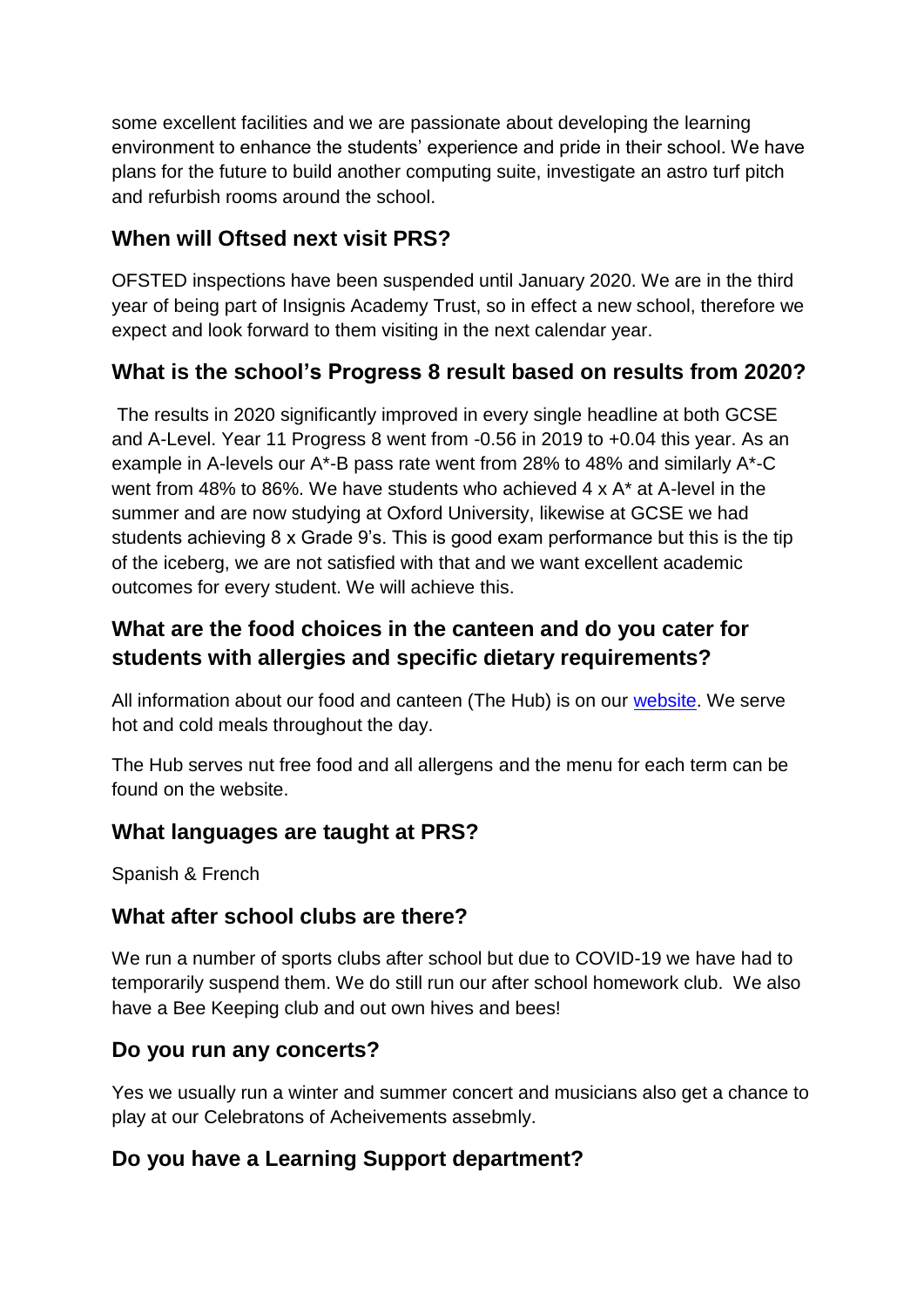The school is fully committed to supporting students who have special educational needs. We aim for them to learn and achieve to their full potential. We work following the Code of Practice and the graduated approach.

The Learning Support Department is run by The Head of Department, a Literacy Tutor and a strong team of dedicated Learning Assistants. The assistants are motivated in supporting students academically, socially and emotionally. There is a continued professional development programme in place to maintain high standards of work.

Our Literacy Tutor runs specialised literacy programmes to improve students reading and spelling ages. Learning Assistants tend to specialise either within a subject, supporting many students across most year groups or focusing upon supporting students in a specific year group, moving up with them through the school.

Once students have been identified as having a special need, their individual needs are addressed through one or more of the interventions offered in school. Students are added to the Inclusion List and strategies are available to all members of staff in the school.

#### **What D & T subjects are run?**

We have six classrooms where Food, Textiles, Product Design and Graphics/CAD are taught. Each room is very well-equipped with specialist equipment, including a range of CAD/CAM machines linked to computers, including a Laser Cutter and Sublimation Printer. We have access to laptops for use during lessons; students are encouraged to bring their own devices to support their learning.

#### **What are rewards and sanctions?**

#### **Rewards**

Through our online rewards platform 'epraise' all staff on site have the responsibility and opportunity to award Achievement Points to any students when they have demonstrated good behaviour, achievement or contribution to school life inside or outside of the classroom.

At PRS, we believe that there should be high levels of reward, knowing that 'success breeds success' and that a reinforcement of good attitude and behaviour is affirming in shaping good outcomes.

Rewards are communicated to students and parents via the 'epraise app'. The student council and staff had ownership in the development of the Rewards system.

The Achievement Points system encourages personal achievement as well as corporate responsibility. It works in conjunction with the Behaviour Points system (which tracks negative or undesired attitude or behaviour) with a net outcome of 'Conduct Points' which leads to points exchanged in our 'epraise' reward shop. Prizes include, basketballs, books, amazon vouchers, pencil sets, cinema vouchers and much more.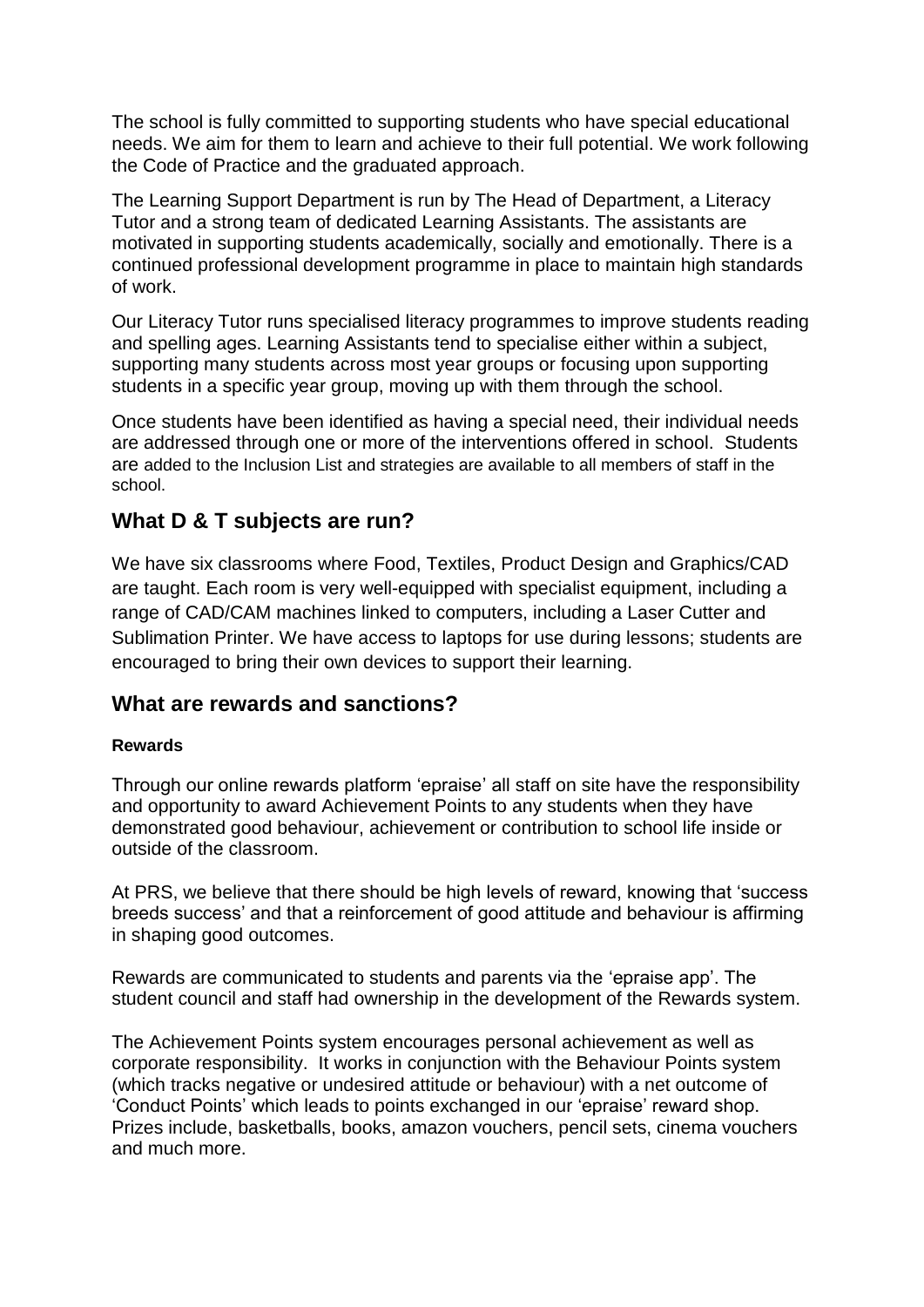Further to these rewards and as part of the process students can also achieve recognition through:

- 
- 
- Praise on a Postcard
- Verbal Praise Contact with home via email, phone call etc.
- Written praise in books Attendance certificates
	- Heads Commendations (termly) and Celebration of Achievement Ceremony (annual)

(Staff are encouraged to recognise the positives, so there is a deliberate strategy to seek a number of additional praise worthy moments)

#### **Sanctions**

Princes Risborough School operates a staged approach of sanctions for inappropriate behaviour. Such an approach takes account of the nature of an incident, a student's previous behaviour and the impact of the incident on the learning and wellbeing of other students.

Students will be encouraged to take responsibility for their own learning and behaviour and the development of a positive behaviour culture within the school. They will also be helped to recognise the consequences of inappropriate behaviour.

Sanctions are more likely to promote positive behaviour if students see them as fair. This is achieved through the certainty of the consequence rather than the severity.

## **What is our approach to bullying?**

At Princes Risborough School, the health, safety and well-being of every child are our paramount concern. We listen to our students and take seriously what they tell us. Our aim is that children will enjoy their time as students in this school and will feel safe at all times.

**Our Culture of Safeguarding is underpinned by the core values of ;**

- *Every child has a voice*
- *Safeguarding is everybody's responsibility*
- *No concern is too small*
- *All concerns are treated professionally and sympathetically*

#### **How long are lessons?**

55 mins each with 3 breaks throughout the day.

#### **Is there a House system?**

Yes and there are many activities and competitions run in the houses throughout the year.